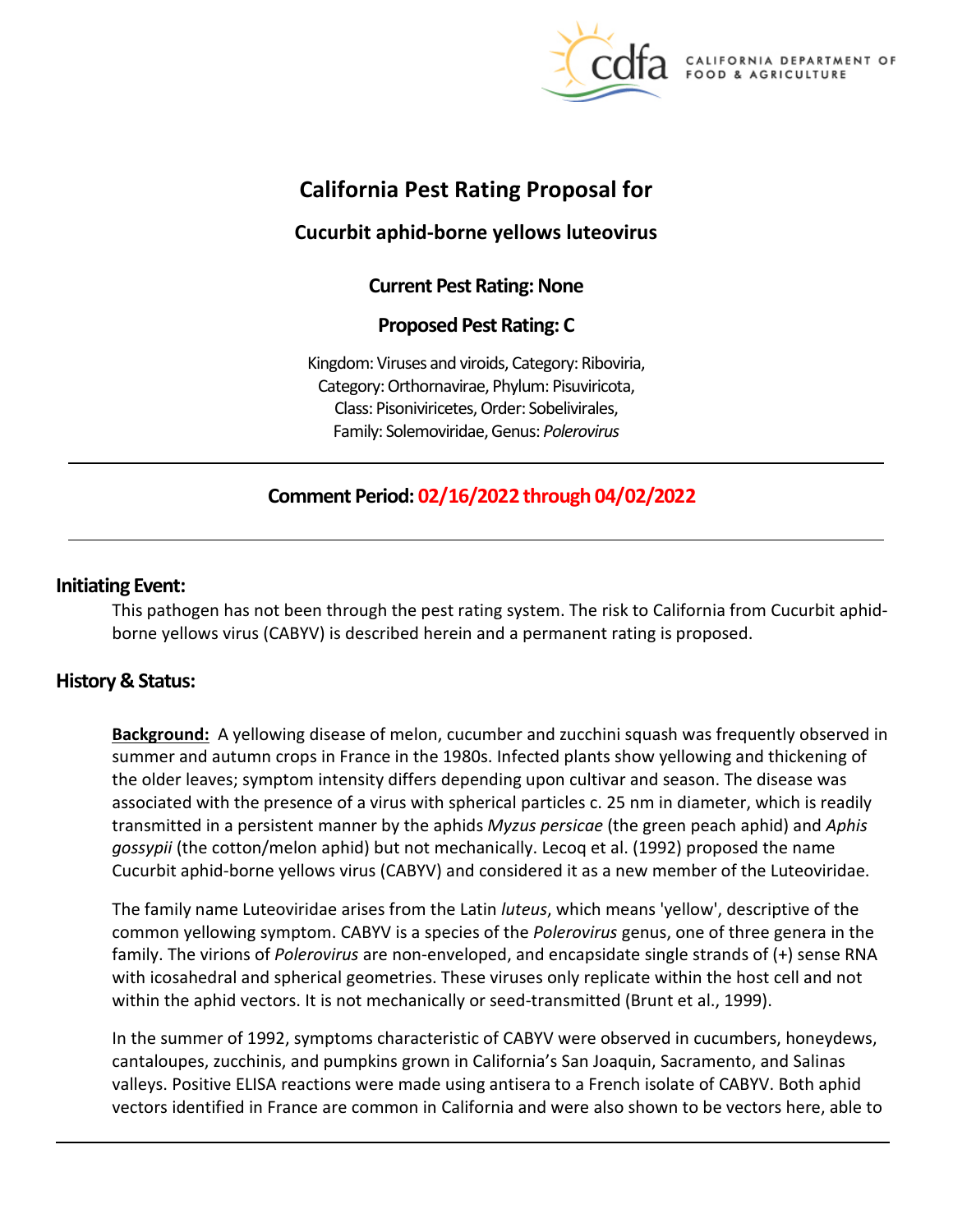

transmit virus in a persistent circulative manner from naturally infected plants. In some fields, 100% of the plants were found to be infected. This initial survey and publication by Lemaire et al. (1993) was the first report of this virus in North America, but it indicated that CABYV was already widespread in California cucurbit production areas. Since then, the occurrence of the virus in California has been described as "erratic and unpredictable", with *Aphis gossypii* transmitting the virus very efficiently, and *Myzus persicae* as a poor vector. *Macrosiphum euphorbiae* (potato aphid) is an additional known vector that is widespread in California (Kassem et al., 2013). The source of the virus is unknown, but it could have been wild cucurbits (Davis et al., 2008).

*Hosts: Abutilon theophrasti* (velvet leaf), *Amaranthus spinosus* (spiny amaranth), *Benincasa hispida*  (wax gourd), *Beta vulgaris* (beetroot), *Bryonia cretica, Capsella bursa-pastoris* (shepherd's purse), *Chenopodiastrum murale* (nettleleaf goosefoot), *Cicer arietinum* (chickpea), *Citrullus colocynthis*  (colocynth), *Citrullus lanatus* (watermelon), *Coccinia grandis* (scarlet-fruited ivy gourd), *Crambe abyssinica*, *Cucumis melo* (melon), *Cucumis sativus* (cucumber), *Cucurbita* (pumpkin), *Cucurbita maxima* (giant pumpkin), *Cucurbita moschata* (pumpkin), *Cucurbita pepo* (squash), *Ecballium elaterium*, *Eruca vesicaria* (purple-vein rocket), *Gossypium hirsutum* (Bourbon cotton), *Lactuca sativa*  (lettuce), *Lagenaria siceraria* (bottle gourd), *Lamium amplexicaule* (henbit deadnettle), *Luffa aegyptiaca* (loofah), *Malva parviflora* (pink cheeseweed), *Momordica charantia* (bitter gourd), *Momordica dioica, Montia perfoliata* (miner's lettuce), *Papaver rhoeas* (common poppy), *Passiflora*  (passionflower), *Passiflora edulis* (passionfruit), *Passiflora* spp., *Senecio vulgaris, Sinapis arvensis* (wild mustard), *Sisymbrium irio, Solanum americanum*, *Solanum lycopersicum* (tomato), *Solanum nigrum*  (black nightshade), *Sonchus oleraceus* (common sowthistle), *Vicia faba* (faba bean) (Lecoq et al., 2020).

*Symptoms*: The symptoms of CABYV are nearly identical to many other biotic (caused by other pathogens) and abiotic (e.g., nutrient deficiency, such as magnesium deficiency) disorders as well as natural senescence. Cucurbit yellow stunting disorder virus, Cucurbit chlorotic yellows virus, and Beet pseudoyellows virus, all vectored by whiteflies, also cause very similar symptoms. Yellowing develops on intermediate and older leaves, while young leaves can remain symptomless. Leaves exhibit foliar mottling and interveinal chlorosis beginning near the crown and spreading outward along vines. The yellow mottling and interveinal chlorotic patches eventually coalesce, with leaves becoming yellow, thickened and brittle. Symptoms are generally limited to the older leaves, but differences are seen by cultivar with some developing only very mild symptoms on a few leaves while others developing a bright yellow color over the whole plant. Symptom severity is more pronounced in summer than in winter. Mixed infections with mosaic-inducing viruses are frequent in cultivated cucurbits and more severe CABYV symptoms are observed when the plants are co-infected with potyviruses (Bourdin and Lecoq, 1994).

*Transmission:* CABYV can spread rapidly in cucurbit crops when there is an abundance of CABYV reservoirs around cultivated fields, and if there is high population of *A. gossypii*, which has a persistent mode of transmission (Lecoq and Katis, 2014). Several weed species are hosts of CABYV in natural conditions. Some belong to Cucurbitaceae (*B. dioica, E. elaterium*) and others belong to diverse botanical families (*C. bursa-pastoris, L. amplexicaule, S. vulgaris*). Some of these species can overwinter under California conditions and are alternative hosts for two other major cucurbit viruses, Cucumber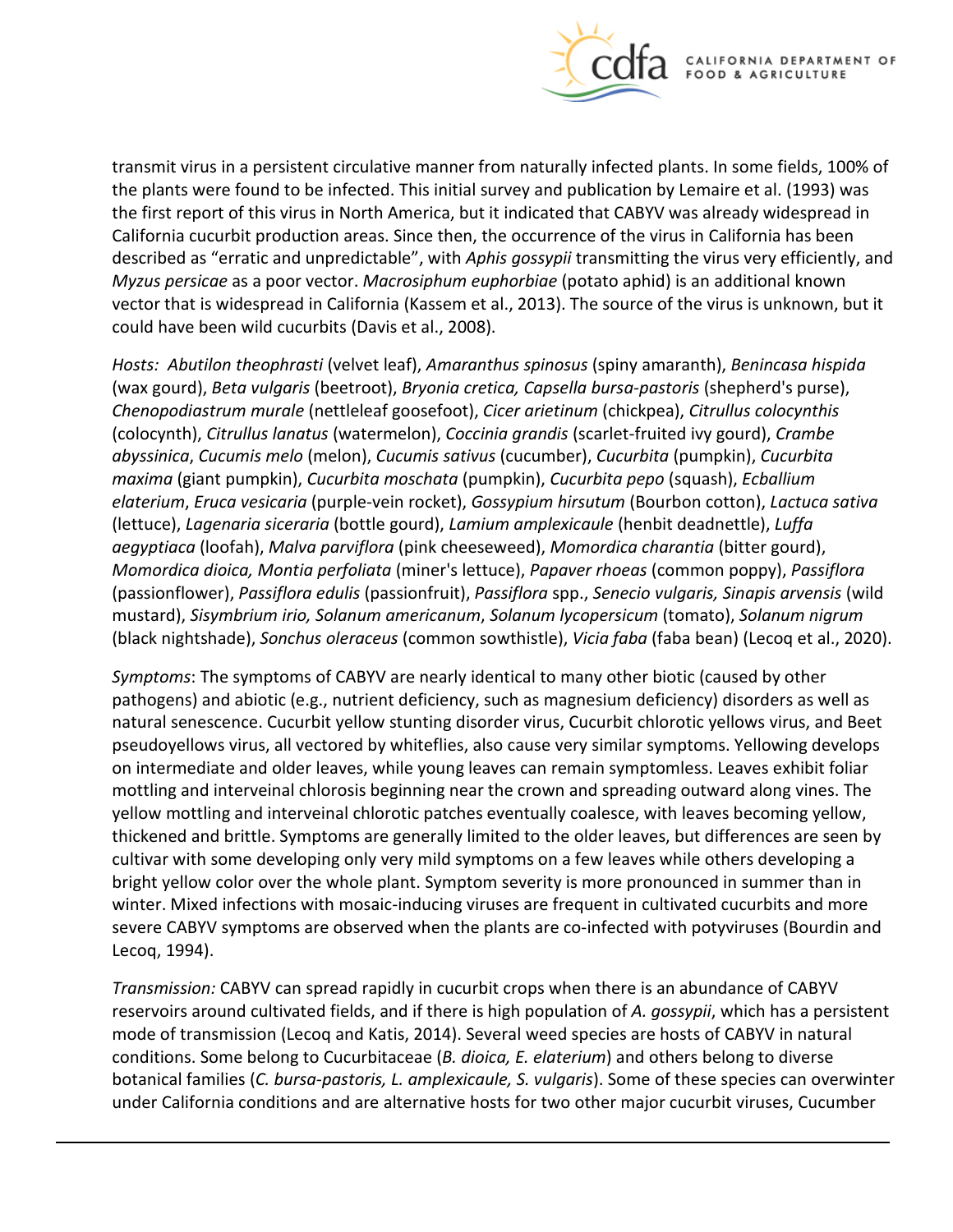

mosaic virus and Watermelon mosaic virus (Lecoq et al., 1992). It is not known to be mechanically transmitted or seed-borne.

*Damage Potential:* The annual value of cucurbit crops in California is close to \$500M (CDFA statistics, 2020). The impact of CABYV infections on yield depends on the host species and cultivar. A significant reduction (50%) in fruit number per plant was observed in cucumber and a 40% reduction in fruit was observed in melon. However, in melon this reduction was compensated by larger fruits, which is not always a favorable commercial character. No effect of virus infection on fruit flesh sugar content was noticed (Lecoq et al., 1992). According to the UC Pest Management Guidelines (Davis et al., 2008), even though the growth and yield of infected plants may be reduced, the occurrence of this virus is erratic and unpredictable, and specific control of this disease is not attempted.

**Worldwide Distribution**: Africa: *Algeria, Egypt, Libya, Korea, Mauritius, Morocco, Sudan, Tanzania, Tunisia, Uganda. Asia: Azerbaijan, China, India, Iran, Lebanon, Nepal, Pakistan, Philippines, Saudi Arabia, Sri Lanka, Taiwan, Thailand, Turkey, Uzbekistan.* Americas: *Brazil, United States* (Alabama, California, Oklahoma, Texas) Europe: *Bulgaria, Cyprus, Czechia, France, Germany, Greece, Italy, Montenegro, Poland, Serbia, Slovakia, Slovenia, Spain, Ukraine*. Oceania: *Papua New Guinea, Timor-Leste* (Lecoq et al., 2020)

**Official Control:** Cucurbit aphid-borne yellows virus is on the USDA PCIT's harmful organism list for Honduras (USDA, 2022). It is on the EPPO's A1 list for Jordan (EPPO, 2022).

**California Distribution**: This virus has been in the Sacramento, San Joaquin, and Salinas valleys for 30 years (Lemaire et al., 1993). It has been described as "common" in the Central Valley (Mondel et al., 2021).

**California Interceptions:** There are no official records of CABYV intercepted from incoming plant material shipments to California.

The risk **Cucurbit aphid-borne yellows virus** would pose to California is evaluated below.

## **Consequences of Introduction:**

#### **1) Climate/Host Interaction:**

Evaluate if the pest would have suitable hosts and climate to establish in California.

**Score**: **2** 

- Low (1) Not likely to establish in California; or likely to establish in very limited areas.
- **- Medium (2) may be able to establish in a larger but limited part of California**.
- High (3) likely to establish a widespread distribution in California.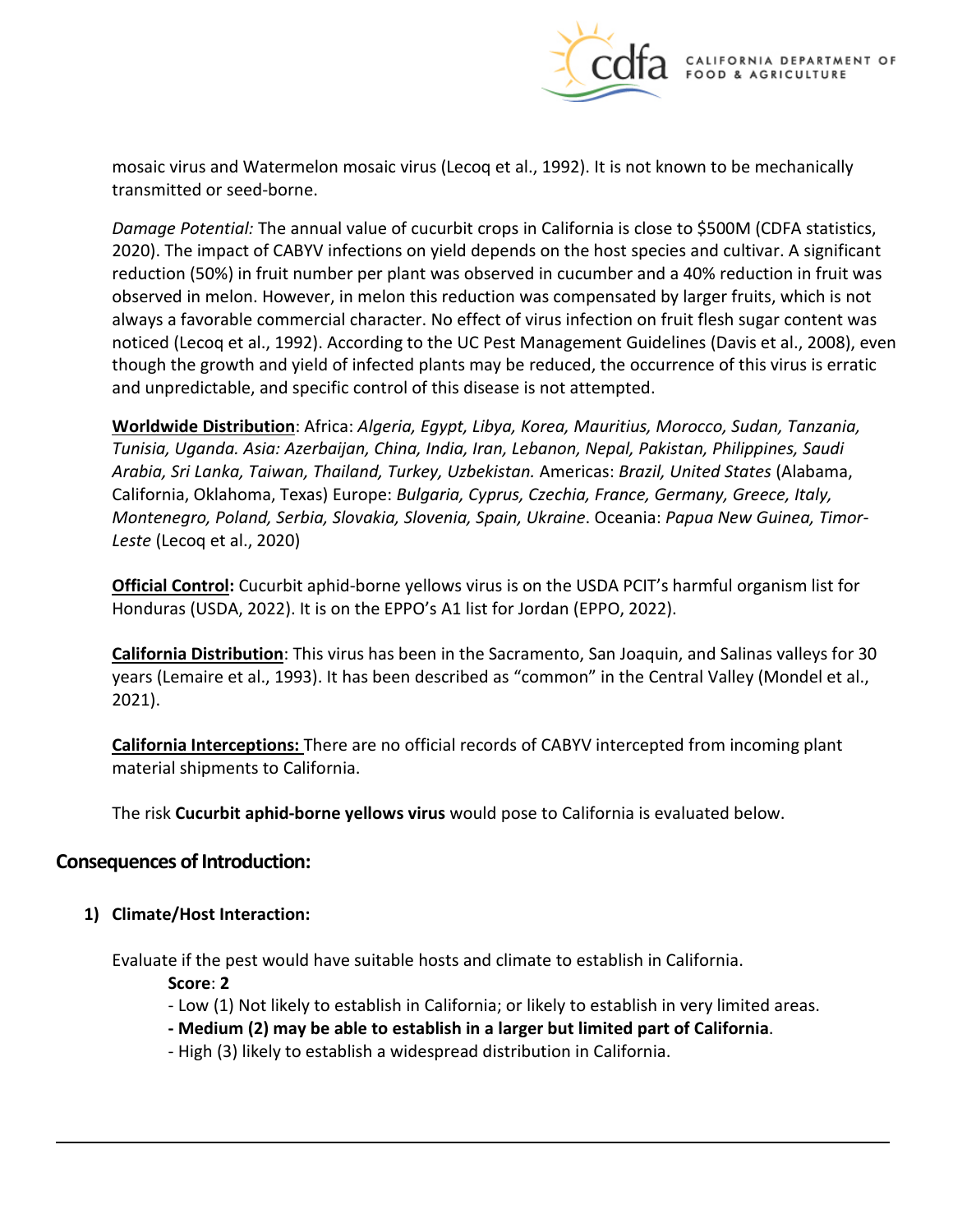

*Risk is Medium (2):* CABYV is established in the Central Valley, Sacramento Valley and on the Central Coast. Its further spread to non-infected sites is limited only by the distribution of its vector. There are no records from the southern desert counties.

#### **2) Known Pest Host Range:**

Evaluate the host range of the pest.

**Score: 2** 

- Low (1) has a very limited host range.
- **- Medium (2) has a moderate host range.**
- High (3) has a wide host range.

*Risk is Medium (2)* – The natural host range mainly Cucurbits in the family Cucurbitaceae (which are grown extensively in the lower Sacramento Valley and in San Joaquin, Monterey, and Imperial Counties). Additional hosts include plants in several very widespread families (e.g., Amaranthaceae, Asteraceae, Brassicaceae, Malvaceae, Solanaceae) other than Cucurbitaceae that can serve as source plants for the aphid vectors which then can carry the virus back to cucurbits.

## **3) Pest Reproductive Potential:**

Evaluate the natural and artificial dispersal potential of the pest.

**Score: 3** 

- Low (1) does not have high reproductive or dispersal potential.
- Medium (2) has either high reproductive or dispersal potential.
- **- High (3) has both high reproduction and dispersal potential.**

*Risk is High (3) –* The virus can thrive in climates that are favorable for its vectors and hosts. Its potential for spread is always dependent on the distribution of its vector and susceptible plant materials. Therefore, factors that increase movement and activity of the vector and infected plants will also influence that of the virus**.** 

## **4) Economic Impact:**

Evaluate the economic impact of the pest to California using the criteria below.

## **Economic Impact: A, C, E**

- **A. The pest could lower crop yield.**
- B. The pest could lower crop value (includes increasing crop production costs).
- **C. The pest could trigger the loss of markets (includes quarantines).**
- D. The pest could negatively change normal cultural practices.
- **E. The pest can vector, or is vectored, by another pestiferous organism.**
- F. The organism is injurious or poisonous to agriculturally important animals.
- G. The organism can interfere with the delivery or supply of water for agricultural uses.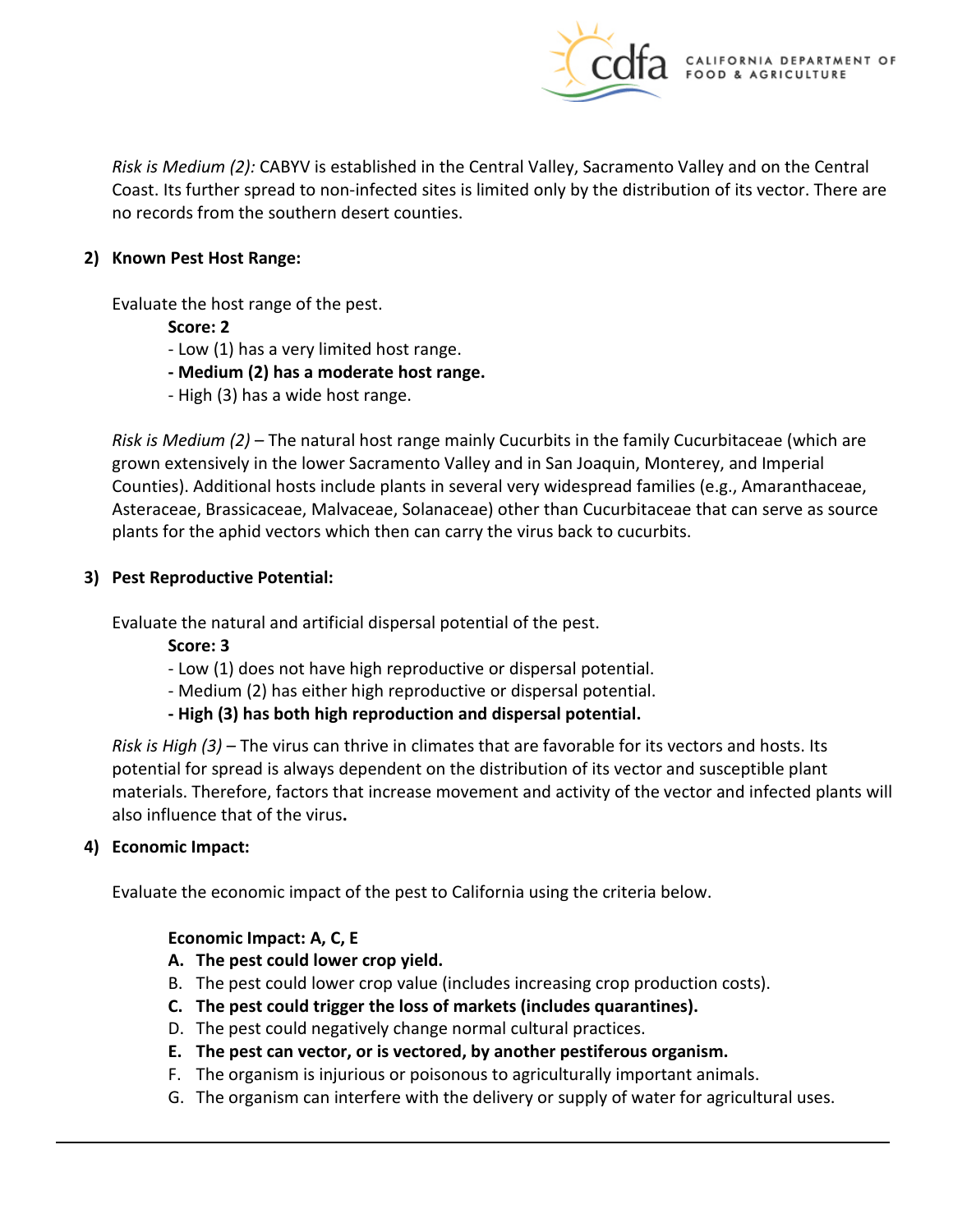

#### **Economic Impact Score**: 3

- Low (1) causes 0 or 1 of these impacts.
- Medium (2) causes 2 of these impacts.
- **- High (3) causes 3 or more of these impacts.**

*Risk is High (3)* – CABYV infections could lower crop yield and value, increase production costs, trigger loss of market, and the virus is vectored by common aphids which would require implementation of management strategies to minimize the risk of the introduction and establishment of the virus in non-infected regions within California.

#### **5) Environmental Impact:**

Evaluate the environmental impact of the pest to California using the criteria below

#### **Environmental Impact: D**

- A. The pest could have a significant environmental impact such as lowering biodiversity, disrupting natural communities, or changing ecosystem processes.
- B. The pest could directly affect threatened or endangered species.
- C. The pest could impact threatened or endangered species by disrupting critical habitats.
- **D. The pest could trigger additional official or private treatment programs.**
- E. The pest significantly impacts cultural practices, home/urban gardening or ornamental plantings.

#### **Environmental Impact Score: 2**

- Low (1) causes none of the above to occur.
- **- Medium (2) causes one of the above to occur.**
- High (3) causes two or more of the above to occur.

*Risk is Medium (2)* – Infestations of cucurbits and non-cucurbit host plants resulting in the imposition of additional official or private treatment programs to prevent spread of the virus and virus-carrying aphid vector.

## **Consequences of Introduction to California for Cucurbit aphid-borne yellows virus***:* **Medium**

Add up the total score and include it here. 12  $-Low = 5-8$  points **-Medium = 9-12 points**  -High = 13-15 points

**6) Post Entry Distribution and Survey Information**: Evaluate the known distribution in California. Only official records identified by a taxonomic expert and supported by voucher specimens deposited in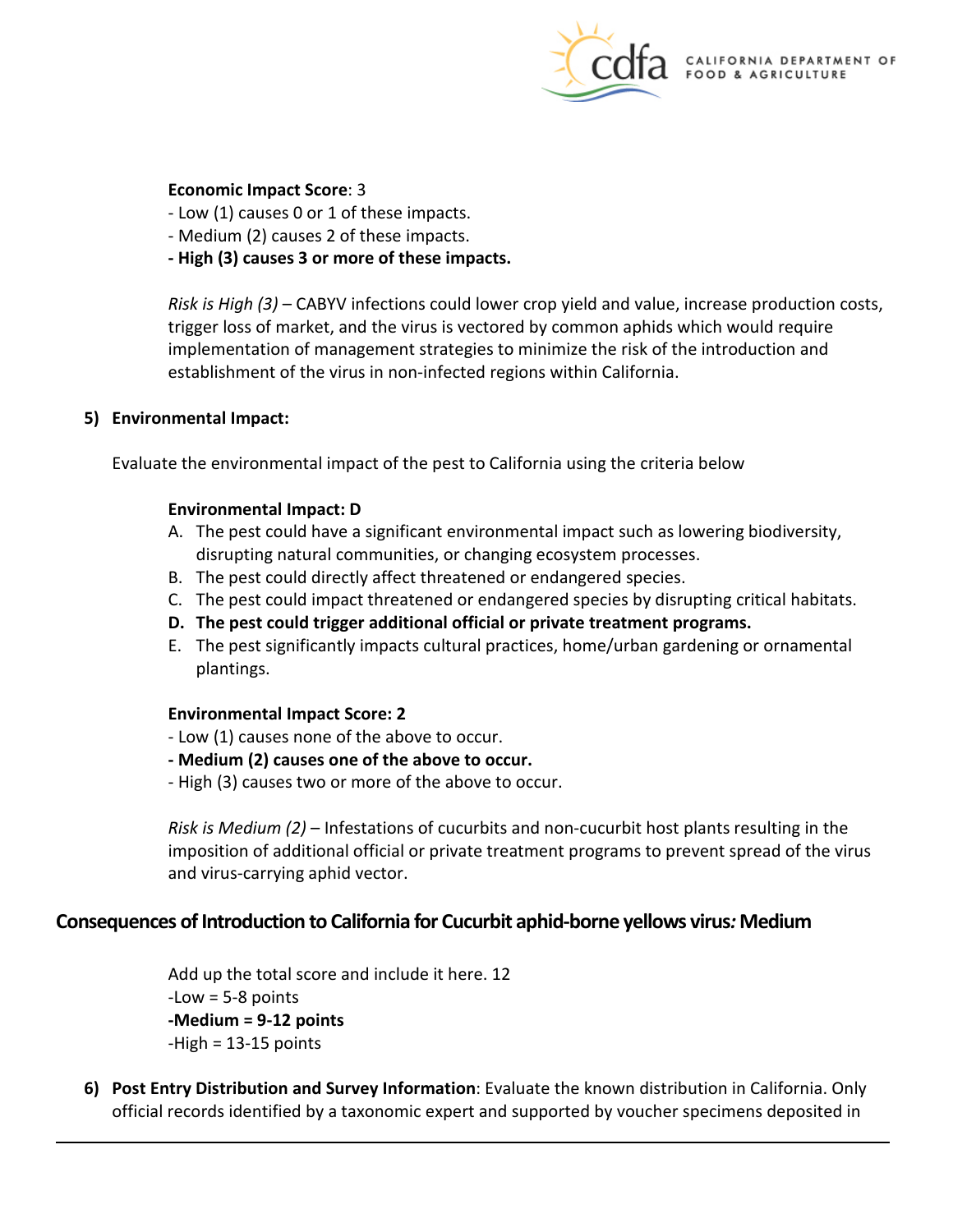

natural history collections should be considered. Pest incursions that have been eradicated, are under eradication, or have been delimited with no further detections should not be included.

## *Evaluation is 'Medium***'**.

## **Score: -2**

-Not established (0) Pest never detected in California or known only from incursions. **-**Low (-1) Pest has a localized distribution in California or is established in one suitable climate/host area (region).

## **-Medium (-2) Pest is widespread in California but not fully established in the endangered area, or pest established in two contiguous suitable climate/host areas.**

-High (-3) Pest has fully established in the endangered area, or pest is reported in more than two contiguous or non-contiguous suitable climate/host areas.

*Evaluation is Medium (-2).* CABYV is established in two suitable climate/host region (Central Valley and Coastal) in California.

**7) The final score is** the consequences of introduction score minus the post entry distribution and survey information score: (Score)

*Final Score: Score of Consequences of Introduction – Score of Post Entry Distribution and Survey Information = 10* 

## **Uncertainty:**

While CABYV has been established in several of the main cucurbit growing areas of the state since the early 1990s, there have been no further reports of its spread to other intrastate regions including the desert. Targeted surveys for the pathogen have not been conducted in other cucurbit production sites. The distribution and establishment of the virus is largely dependent on the distribution and established infestations of virus-carrying aphids.

## **Conclusion and Rating Justification:**

Based on the evidence provided above the proposed rating for **Cucurbit aphid borne yellows virus is C**.

## **References:**

Bourdin, D. and Lecoq, H., 1994. Increase in cucurbit aphid-borne yellows virus concentration by co-infection with sap-transmissible viruses does not increase its aphid transmissibility. Journal of Phytopathology, 141(2), pp.143-152.

Brunt, A. A., Crabtree, K., Dallwitz, M. J., Gibbs, A. J., Watson, L. and Zurcher, E. J. (eds.) 1996. Plant Viruses Online: Descriptions and Lists from the VIDE Database. [http://biology.anu.edu.au/Groups/MES/vide/](http://biology.anu.edu.au/Groups/MES/vide)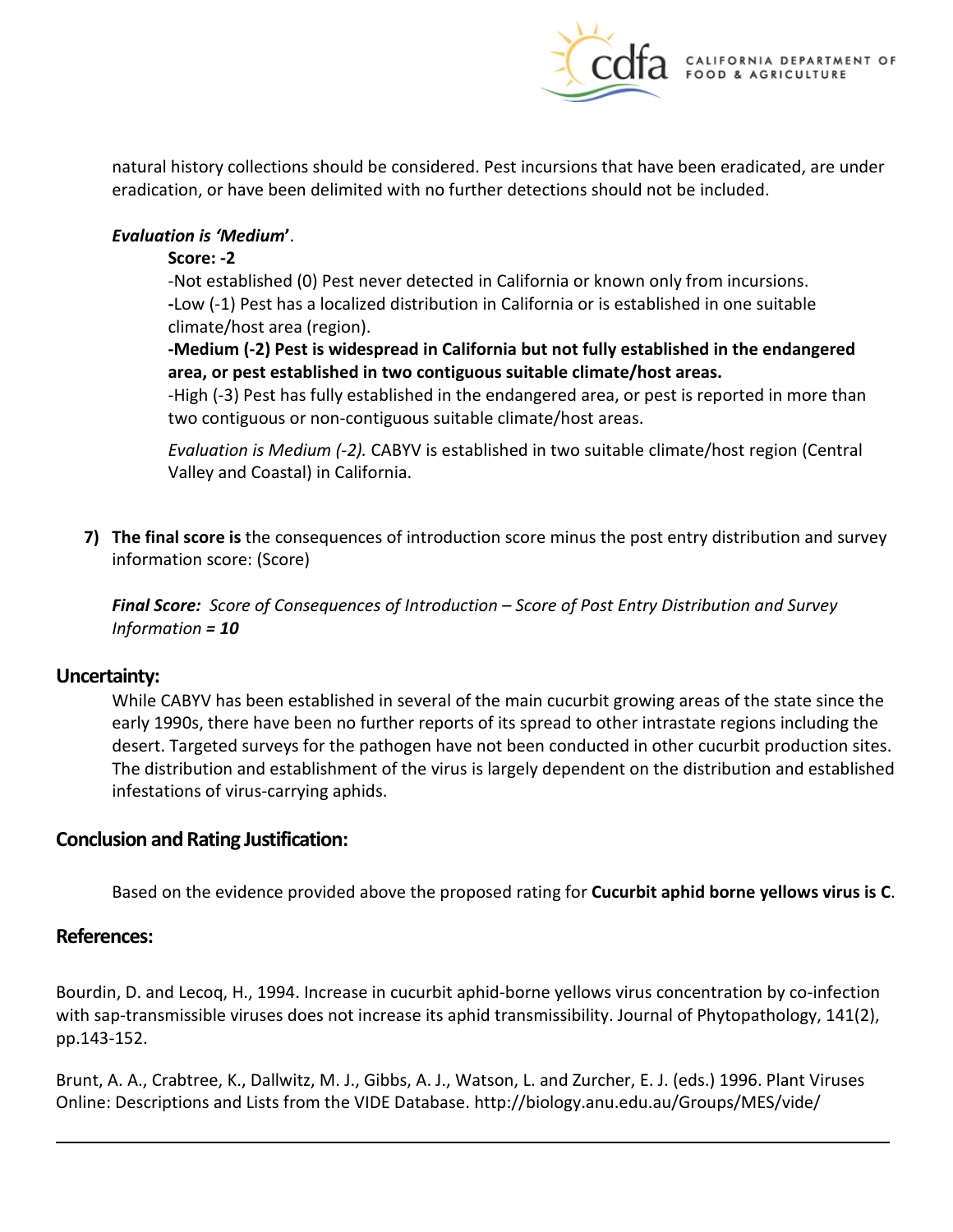

Davis, R. M., Turini, T. A., Aegerter, B. J., and Stapleton, J. J. 2008. Cucurbit Aphid-Borne Yellows. UC IPM pest Management Guidelines: Cucurbits. UC ANR Publication 3445.<http://ipm.ucanr.edu/PMG/r116102111.html>

EPPO Global Database. 2022. Cucurbit aphid-borne yellows virus [https://gd.eppo.int/taxon/CABYV0.](https://gd.eppo.int/taxon/CABYV0) Accessed 1/11/22.

Kassem, M. A., Juarez, M., Gómez, P., Mengual, C. M., Sempere, R. N., Plaza, M., Elena, S. F., Moreno, A., Fereres, A., Aranda, M. A., 2013. Genetic diversity and potential vectors and reservoirs of Cucurbit aphidborne yellows virus in southeastern Spain. Phytopathology, 103(11), 1188-1197.

Lecoq, H., Desbiez, C., and Schoeny, A. 2020. Cucurbit aphid-borne yellows virus (Cucurbit aphid-borne yellows). Crop Protection Compendium. Wallingford, UK: CABI. DOI:10.1079/CPC.110067.20210204892

Lecoq, H., Bourdin, D., Wipf-Scheibel, C., Bon, M., Lot, H., Lemaire, O. and Herrbach, E., 1992. A new yellowing disease of cucurbits caused by a luteovirus, cucurbit aphid-borne yellows virus. Plant Pathology, 41(6), pp.749- 761.

Lecoq, H. and Katis, N., 2014. Control of cucurbit viruses. Advances in virus research, 90, pp.255-296.

Lemaire, O.J., Gubler, W.D., Valencia, J., Lecoq, H. and Falk, B.W., 1993. First report of cucurbit aphid-borne yellows luteovirus in the United States. Plant Disease, 77(11).

Mondal, S., Jenkins Hladky, L.L., Fashing, P.L., McCreight, J.D., Turini, T.A. and Wintermantel, W.M., 2021. First report of cucurbit yellow stunting disorder virus and cucurbit chlorotic yellows virus in melon in the Central Valley of California. Plant disease Vol. 105, No. 11

USDA Phytosanitary Certificate Issuance and Tracking System, Phytosanitary Export Database (PExD) Harmful Organisms Database Report. Cucurbit aphid borne yellows virus. Accessed 1/12/2022

## **Responsible Party:**

Heather J. Scheck, Primary Plant Pathologist/Nematologist, CDFA/PHPPS ECOPERS, 1220 N St Rm 221, Sacramento, CA 95814 Phone: (916) 654-1017, [permits\[@\]cdfa.ca.gov](https://permits[@]cdfa.ca.gov).

## **\*Comment Period: 02/16/2022 through 04/02/2022**

## **\*NOTE:**

You must be registered and logged in to post a comment. If you have registered and have not received the registration confirmation, please contact us at [permits\[@\]cdfa.ca.gov](https://permits[@]cdfa.ca.gov).